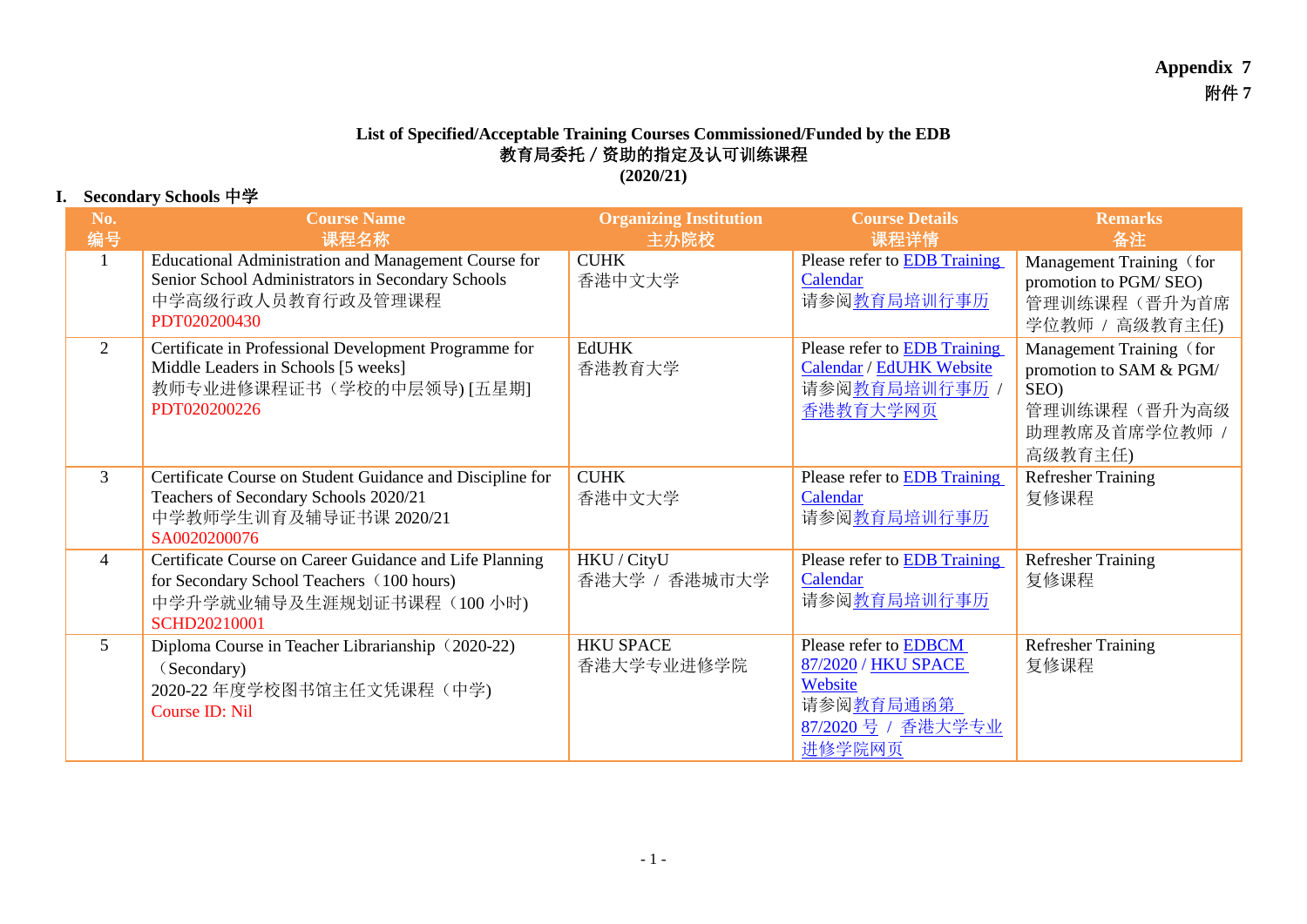| 6      | Thematic Courses on Supporting Students with SEN ^<br>(Any course)<br>「支援有特殊教育需要学生」专题课程^ (任何一个课<br>程)<br>SE0020200003<br>SE0020200007<br>SE0020200008<br>SE0020200009                                        | <b>EdUHK</b><br>香港教育大学 | Please refer to EDB Training<br>Calendar / EdUHK Website<br>请参阅教育局培训行事历 /<br>香港教育大学网页        | <b>Refresher Training</b><br>复修课程 |
|--------|--------------------------------------------------------------------------------------------------------------------------------------------------------------------------------------------------------------|------------------------|----------------------------------------------------------------------------------------------|-----------------------------------|
| $\tau$ | Advanced Course on Catering for Diverse Learning Needs<br>「照顾不同学习需要」高级课程<br>SE0020200002                                                                                                                     | <b>EdUHK</b><br>香港教育大学 | Please refer to EDB Training<br>Calendar / EdUHK Website<br>请参阅教育局培训行事历 /<br>香港教育大学网页        | <b>Refresher Training</b><br>复修课程 |
| 8      | Advanced Course on Catering for Diverse Learning Needs<br>(Part-time Mode)<br>「照顾不同学习需要」高级课程 (兼读制)<br>SE0020200105                                                                                           | <b>EdUHK</b><br>香港教育大学 | Please refer to EDB Training<br>Calendar / EdUHK Website<br>请参阅教育局培训行事历 /<br>香港教育大学网页        | <b>Refresher Training</b><br>复修课程 |
| 9      | Certificate in Professional Development Programme for<br>Teachers (Catering for Diverse Learning Needs) -<br><b>Advanced Level</b><br>教师专业进修课程证书(照顾不同学习需要) - 深造班<br>SE0020210059                             | <b>EdUHK</b><br>香港教育大学 | Please refer to EDB Training<br>Calendar / EdUHK Website<br>请参阅教育局培训行事历 /<br>香港教育大学网页        | <b>Refresher Training</b><br>复修课程 |
| 10     | Certificate in Professional Development Programme for<br>Interpretation of Classical Chinese Literature for Secondary<br>Teachers of Chinese Language [5 weeks]<br>中学中文科文言经典解读专业进修课程证书 [五星期]<br>PDT020200242 | <b>EdUHK</b><br>香港教育大学 | Please refer to <b>EDB</b> Training<br>Calendar / EdUHK Website<br>请参阅教育局培训行事历 /<br>香港教育大学网页 | <b>Refresher Training</b><br>复修课程 |
| 11     | Certificate in Professional Development Programme on the<br>Teaching of Chinese Language for Non-Chinese Speaking<br>Students [5 weeks]<br>为非华语学生而设的中国语文教学专业进修课程证书<br>[五星期]<br>PDT020200227                  | <b>EdUHK</b><br>香港教育大学 | Please refer to EDB Training<br>Calendar / EdUHK Website<br>请参阅教育局培训行事历 /<br>香港教育大学网页        | <b>Refresher Training</b><br>复修课程 |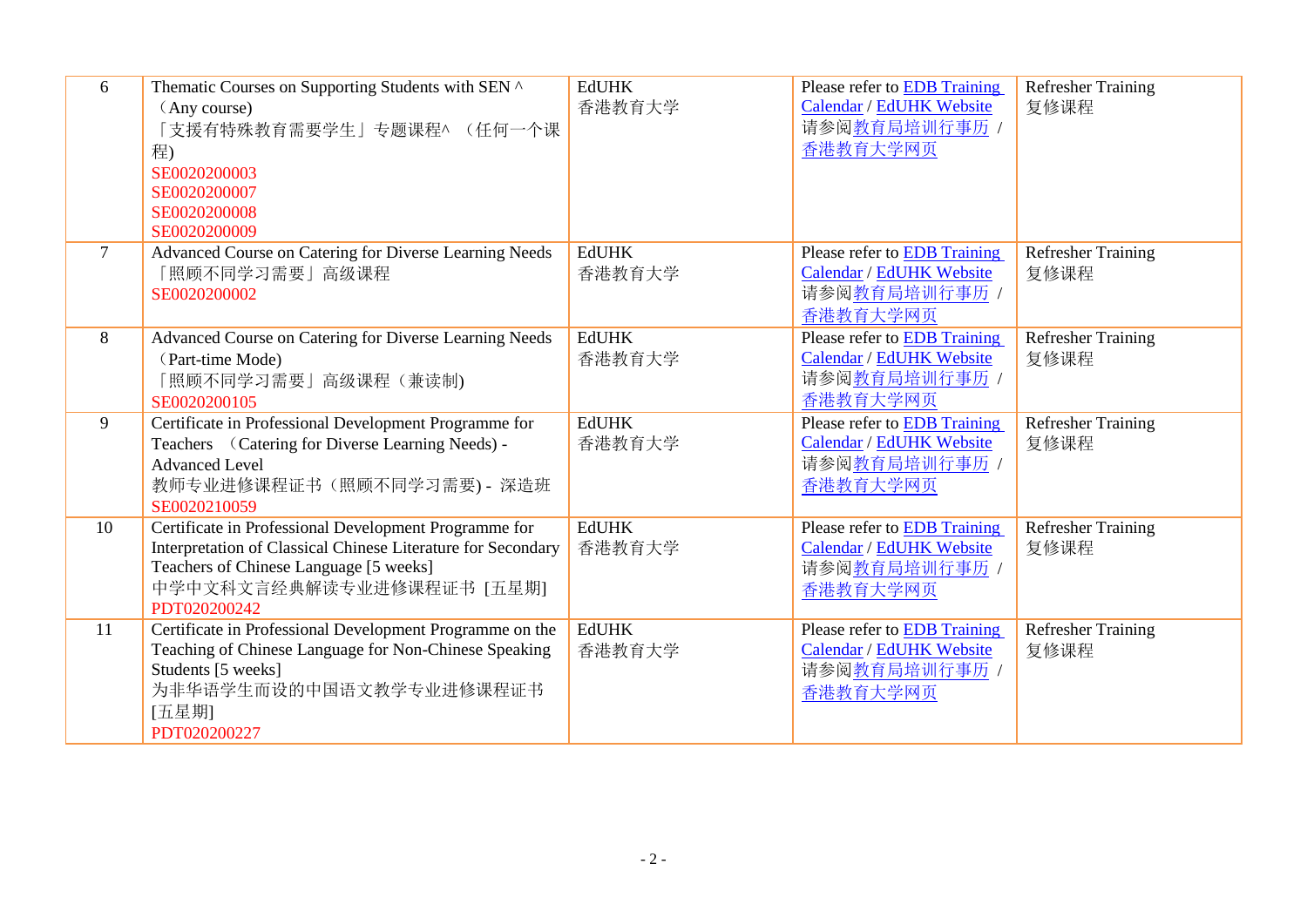| 12 | Certificate in Professional Development Programme for<br>Secondary School Teachers (Mathematics Teaching)<br>[5 weeks]<br>中学教师专业进修课程证书(数学教学)[五星期]<br>PDT020200168                                      | <b>EdUHK</b><br>香港教育大学 | Please refer to <b>EDB</b> Training<br>Calendar / EdUHK Website<br>请参阅教育局培训行事历 /<br>香港教育大学网页 | <b>Refresher Training</b><br>复修课程 |
|----|--------------------------------------------------------------------------------------------------------------------------------------------------------------------------------------------------------|------------------------|----------------------------------------------------------------------------------------------|-----------------------------------|
| 13 | Certificate in Professional Development Programme in<br>School Health [5 weeks]<br>教师专业进修课程证书(健康校园)[五星期]<br>PDT020200169                                                                               | <b>EdUHK</b><br>香港教育大学 | Please refer to <b>EDB</b> Training<br>Calendar / EdUHK Website<br>请参阅教育局培训行事历 /<br>香港教育大学网页 | <b>Refresher Training</b><br>复修课程 |
| 14 | Certificate in Professional Development Programme in<br>Teaching Modern China in Liberal Studies Curriculum<br>[5 weeks]<br>教师专业进修课程证书(教授通识教育科一现代中国)<br>[五星期]<br>PDT020200210                          | <b>EdUHK</b><br>香港教育大学 | Please refer to EDB Training<br>Calendar / EdUHK Website<br>请参阅教育局培训行事历 /<br>香港教育大学网页        | <b>Refresher Training</b><br>复修课程 |
| 15 | Certificate in Professional Development Programme on<br>Prevention and Handling of Unruly and Delinquent<br>Behaviours in Schools [5 weeks]<br>教师专业进修课程证书(预防及处理青少年校内违规与<br>违法行为) [五星期]<br>PDT020200231 | <b>EdUHK</b><br>香港教育大学 | Please refer to <b>EDB</b> Training<br>Calendar / EdUHK Website<br>请参阅教育局培训行事历 /<br>香港教育大学网页 | <b>Refresher Training</b><br>复修课程 |
| 16 | Certificate in Professional Development Programme on<br>Practical Legal Knowledge for Schools [5 weeks]<br>教师专业进修课程证书(学校的实用法律知识)[五星期]<br>PDT020200232                                                  | <b>EdUHK</b><br>香港教育大学 | Please refer to <b>EDB</b> Training<br>Calendar / EdUHK Website<br>请参阅教育局培训行事历 /<br>香港教育大学网页 | <b>Refresher Training</b><br>复修课程 |
| 17 | Certificate in Professional Development Programme on<br>Knowledge Management for Enhancing School<br>Development [5 weeks]<br>教师专业进修课程证书(知识管理与学校发展)[五星期]<br>PDT020200234                               | <b>EdUHK</b><br>香港教育大学 | Please refer to EDB Training<br>Calendar / EdUHK Website<br>请参阅教育局培训行事历 /<br>香港教育大学网页        | Refresher Training<br>复修课程        |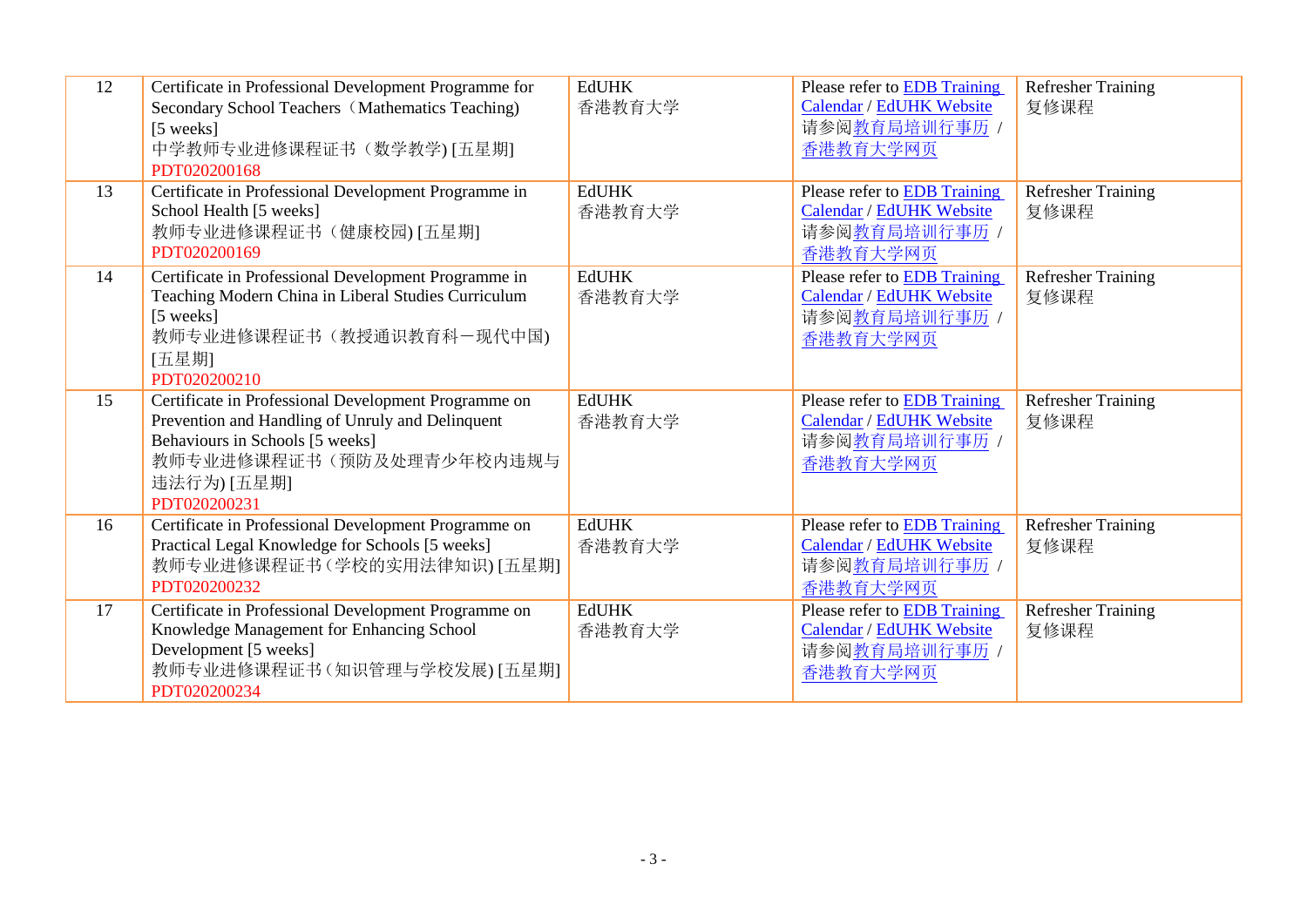| 18 | Certificate in Professional Development Programme on<br>New Paradigm of Learning and Teaching in Physical<br>Education [5 weeks]<br>教师专业进修课程证书(体育学与教之新发展范例)<br>[五星期]<br>PDT020200235                                                                 | <b>EdUHK</b><br>香港教育大学 | Please refer to EDB Training<br><b>Calendar / EdUHK Website</b><br>请参阅教育局培训行事历 /<br>香港教育大学网页        | <b>Refresher Training</b><br>复修课程 |
|----|------------------------------------------------------------------------------------------------------------------------------------------------------------------------------------------------------------------------------------------------------|------------------------|-----------------------------------------------------------------------------------------------------|-----------------------------------|
| 19 | Certificate in Professional Development Programme on<br>Positive Psychology in School Settings: Promoting Mental<br>Health and Creating Positive Learning Environment<br>[5 weeks]<br>教师专业进修课程证书(校园正向心理学: 推广精神健<br>康及建构正面学习环境) [五星期]<br>PDT020200250 | <b>EdUHK</b><br>香港教育大学 | Please refer to <b>EDB</b> Training<br><b>Calendar / EdUHK Website</b><br>请参阅教育局培训行事历 /<br>香港教育大学网页 | <b>Refresher Training</b><br>复修课程 |
| 20 | Training Course for Special School Teachers<br>特殊学校教师培训课程<br>SE0020210025                                                                                                                                                                            | <b>EdUHK</b><br>香港教育大学 | Please refer to EDB Training<br>Calendar / EdUHK Website<br>请参阅教育局培训行事历 /<br>香港教育大学网页               | <b>Refresher Training</b><br>复修课程 |
| 21 | Certificate in Professional Development Programme on<br>Effective Lesson Observation and Evaluation - A Whole<br>School Approach [5 weeks]<br>教师专业进修课程证书(有效的观课与评课 - 以学校为<br>本位)[五星期]<br>PDT020200225                                                 | <b>EdUHK</b><br>香港教育大学 | Please refer to EDB Training<br>Calendar / EdUHK Website<br>请参阅教育局培训行事历 /<br>香港教育大学网页               | <b>Refresher Training</b><br>复修课程 |
| 22 | Certificate in Professional Development Programme on<br>e-Learning in Secondary Mathematics [5 weeks]<br>教师专业进修课程证书(中学数学的电子学习)[五星期]<br>PDT020200238                                                                                                  | <b>EdUHK</b><br>香港教育大学 | Please refer to EDB Training<br><b>Calendar / EdUHK Website</b><br>请参阅教育局培训行事历 /<br>香港教育大学网页        | <b>Refresher Training</b><br>复修课程 |
| 23 | Certificate in Professional Development Programme on<br>e-Learning in Secondary English [5 weeks]<br>教师专业进修课程证书(中学英文的电子学习)[五星期]<br>PDT020200240                                                                                                      | <b>EdUHK</b><br>香港教育大学 | Please refer to EDB Training<br>Calendar / EdUHK Website<br>请参阅教育局培训行事历 /<br>香港教育大学网页               | <b>Refresher Training</b><br>复修课程 |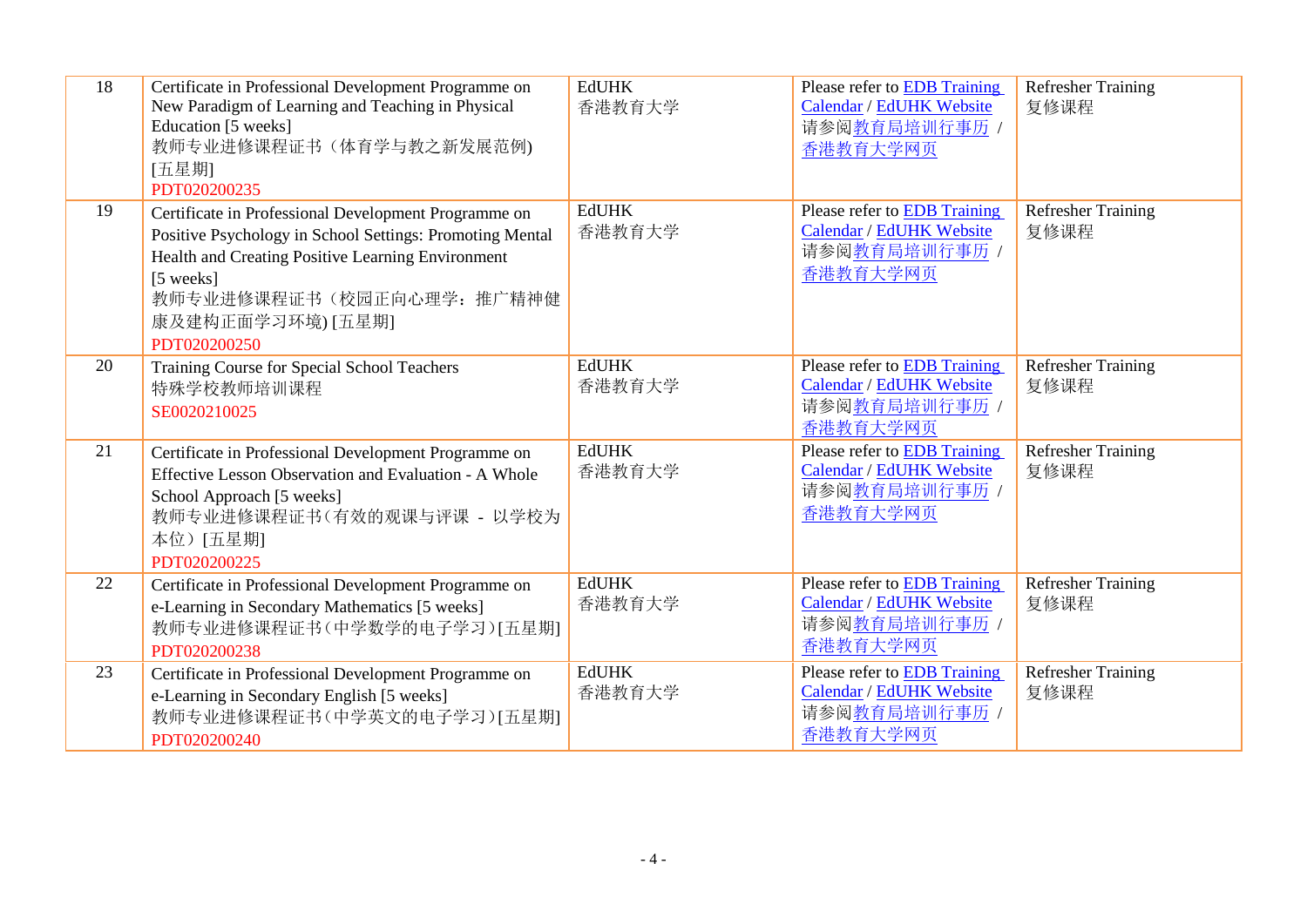| 24 | Certificate in Professional Development Programme on<br>Life Planning Education and Career Guidance [5 weeks]<br>教师专业进修课程证书(生涯规划与事业辅导)[五星期]<br>PDT020200243                             | <b>EdUHK</b><br>香港教育大学 | Please refer to EDB Training<br>Calendar / EdUHK Website<br>请参阅教育局培训行事历 /<br>香港教育大学网页        | <b>Refresher Training</b><br>复修课程 |
|----|-----------------------------------------------------------------------------------------------------------------------------------------------------------------------------------------|------------------------|----------------------------------------------------------------------------------------------|-----------------------------------|
| 25 | Certificate in Professional Development Programme on<br>Communication, Mediation and Complaint Management<br>[5 weeks]<br>教师专业进修课程证书(沟通、调解与投诉管理)<br>[五星期]<br>PDT020200244               | <b>EdUHK</b><br>香港教育大学 | Please refer to <b>EDB</b> Training<br>Calendar / EdUHK Website<br>请参阅教育局培训行事历 /<br>香港教育大学网页 | <b>Refresher Training</b><br>复修课程 |
| 26 | Certificate in Professional Development Programme on<br>School Improvement and Leadership [5 weeks]<br>教师专业进修课程证书(学校改进与领导)[五星期]<br>PDT020200245                                         | <b>EdUHK</b><br>香港教育大学 | Please refer to <b>EDB</b> Training<br>Calendar / EdUHK Website<br>请参阅教育局培训行事历 /<br>香港教育大学网页 | <b>Refresher Training</b><br>复修课程 |
| 27 | Certificate in Professional Development Programme on<br>Integrating Self-directed Learning in Classroom Pedagogy<br>[5 weeks]<br>教师专业进修课程证书(发展有效「自主学习」课堂教<br>学模式) [五星期]<br>PDT020200247 | <b>EdUHK</b><br>香港教育大学 | Please refer to EDB Training<br>Calendar / EdUHK Website<br>请参阅教育局培训行事历 /<br>香港教育大学网页        | Refresher Training<br>复修课程        |
| 28 | Certificate in Professional Development Programme on<br>Hong Kong Society [5 weeks]<br>教师专业进修课程证书(香港社会)[五星期]<br>PDT020200249                                                            | <b>EdUHK</b><br>香港教育大学 | Please refer to EDB Training<br>Calendar / EdUHK Website<br>请参阅教育局培训行事历 /<br>香港教育大学网页        | <b>Refresher Training</b><br>复修课程 |
| 29 | Certificate in Professional Development Programme on<br>Organization and Management of Life-wide Learning<br>Activities [5 weeks]<br>教师专业进修课程证书(全方位学习的组织与管理)[五<br>星期]<br>PDT020200254   | <b>EdUHK</b><br>香港教育大学 | Please refer to EDB Training<br>Calendar / EdUHK Website<br>请参阅教育局培训行事历 /<br>香港教育大学网页        | Refresher Training<br>复修课程        |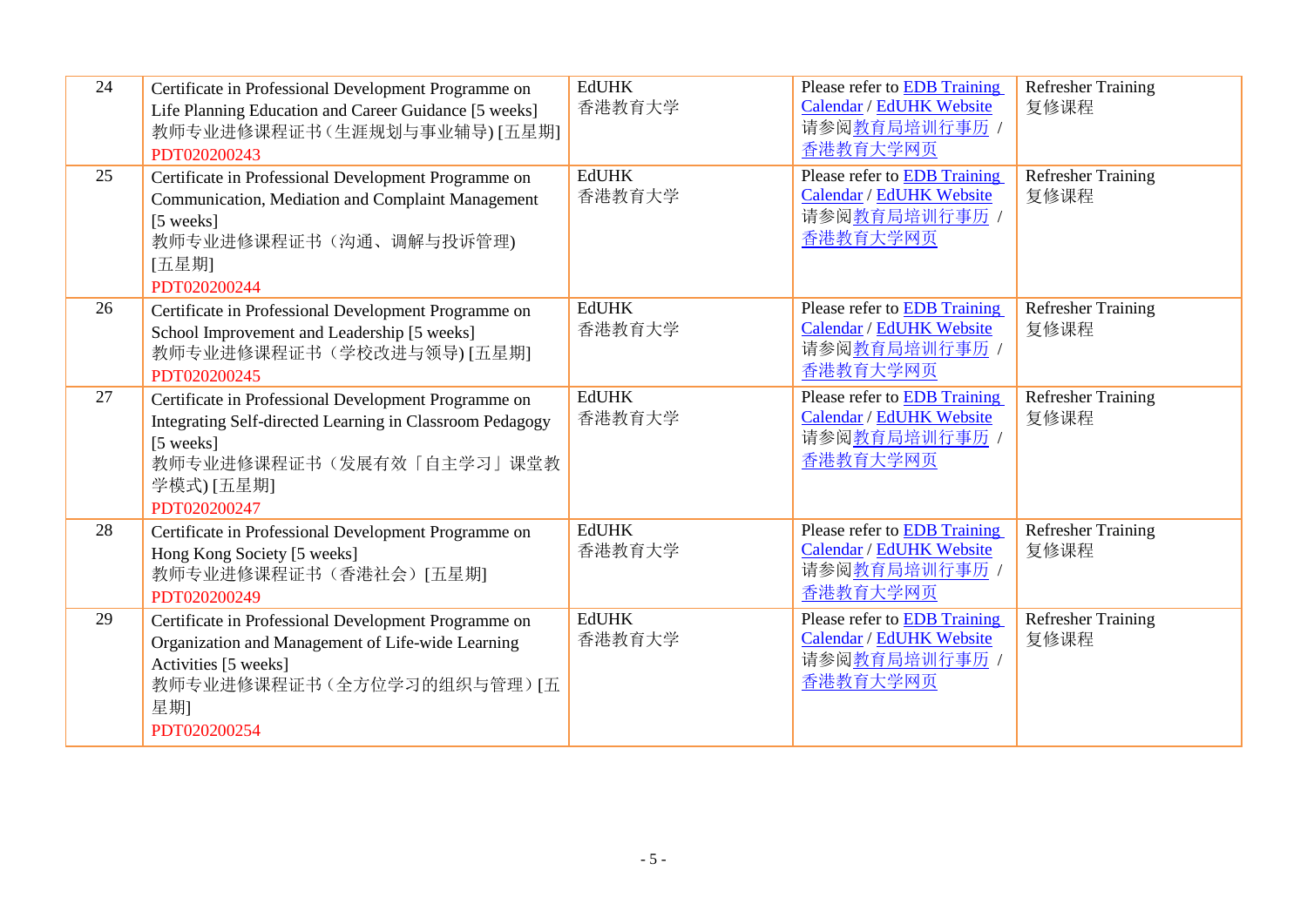| 30 | Certificate in Professional Development Programme on<br>Enhancing Curriculum Planning and Teaching of Life and<br>Society in Junior Secondary Curriculum [5 weeks]<br>教师专业进修课程证书(初中「生活与社会」课程设计<br>与教学模式) [五星期]<br>PDT020200223 | <b>EdUHK</b><br>香港教育大学 | Please refer to EDB Training<br>Calendar / EdUHK Website<br>请参阅教育局培训行事历 /<br>香港教育大学网页 | <b>Refresher Training</b><br>复修课程 |
|----|--------------------------------------------------------------------------------------------------------------------------------------------------------------------------------------------------------------------------------|------------------------|---------------------------------------------------------------------------------------|-----------------------------------|
| 31 | Certificate in Professional Development Programme on<br>e-Learning in Secondary Chinese Language [5 weeks]<br>教师专业进修课程证书(中学中文科的电子学习)<br>[五星期]<br>PDT020200251                                                                  | <b>EdUHK</b><br>香港教育大学 | Please refer to EDB Training<br>Calendar / EdUHK Website<br>请参阅教育局培训行事历 /<br>香港教育大学网页 | <b>Refresher Training</b><br>复修课程 |
| 32 | Certificate in Professional Development Programme on<br>STEM in Physical Education [5 weeks]<br>教师专业进修课程证书(体育学与教之科学、科技、工<br>程及数学范畴) [五星期]<br>PDT020200255                                                                      | <b>EdUHK</b><br>香港教育大学 | Please refer to EDB Training<br>Calendar / EdUHK Website<br>请参阅教育局培训行事历 /<br>香港教育大学网页 | <b>Refresher Training</b><br>复修课程 |
| 33 | Professional Development Course for Secondary School<br><b>Grade Teachers</b><br>中学学位教师专业培训课程<br>PDT020200429                                                                                                                  | <b>CUHK</b><br>香港中文大学  | Please refer to EDB Training<br>Calendar<br>请参阅教育局培训行事历                               | <b>Refresher Training</b><br>复修课程 |

- ^ Thematic Courses on Supporting Students with Special Educational Needs include the following 3 categories (Please refer to Education Bureau Circular No. 12/2015): 「支援有特殊教育需要学生」专题课程包括以下三个类别(请参考教育局通告第 12/2015 号) :
	- (1) Cognition and Learning Needs

认知及学习需要

- (2) Behavioural, Emotional and Social Development Needs 行为、情绪及社群发展需要
- (3) Sensory, Communication and Physical Needs 感知、沟通及肢体需要
- Note: To attain Certification for Principalship, aspiring principals must satisfy the following criteria within a two-year process: 拟任校长必须在两年的校长资格认证程序期内,符合以下的要求方可取得校长资格认证:
	- (i) Successful completion of the needs analysis; 成功完成专业发展需要分析;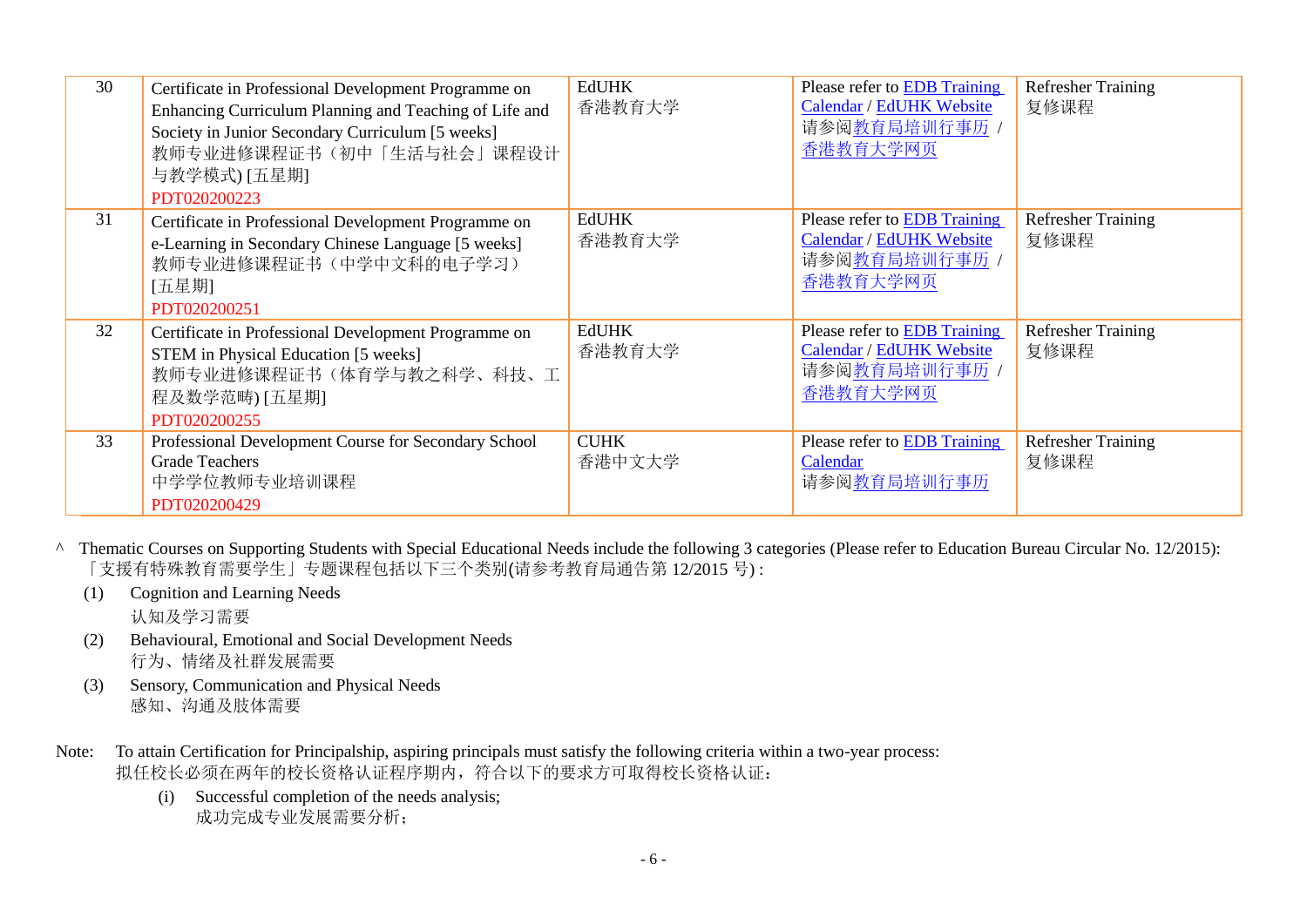- (ii) Successful completion of the Preparation for Principalship course; and 成功完成拟任校长课程;及
- (iii) Fulfilling requirements for the professional development portfolio. 符合专业发展资料册的要求。

For detailed information, please refer to the Education Bureau Circular (EDBC) No. 2/2019. Besides, relevant course details are/will be announced in EDB Training Calendar. 详情请参阅教育局通告第 2/2019 号, 而相关课程资料则会在教育局培训行事历公布。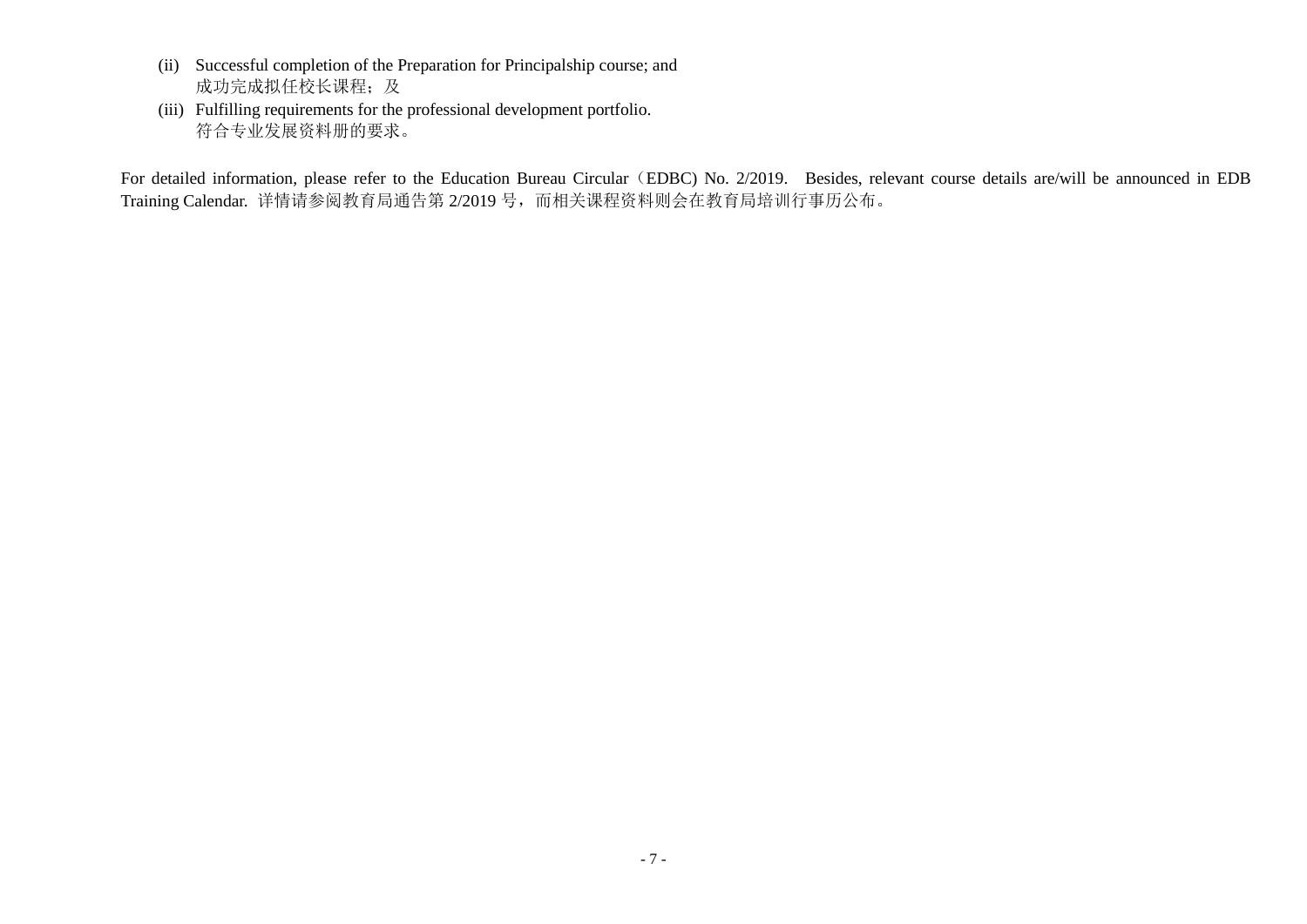## **II. Primary Schools** 小学

| No.<br>编号       | <b>Course Name</b><br>课程名称                                                                                                                                        | <b>Organizing Institution</b><br>主办院校 | <b>Course Details</b><br>课程详情                                                                                | <b>Remarks</b><br>备注                                                                |
|-----------------|-------------------------------------------------------------------------------------------------------------------------------------------------------------------|---------------------------------------|--------------------------------------------------------------------------------------------------------------|-------------------------------------------------------------------------------------|
| $\mathbf{1}$    | Leadership Development Programme for Middle Leaders of<br><b>Primary Schools</b><br>小学中层人员领导培训课程<br>PDT020200432                                                  | <b>CUHK</b><br>香港中文大学                 | Please refer to <b>EDB</b> Training<br>Calendar<br>请参阅教育局培训行事历                                               | <b>Management Training</b><br>(for<br>promotion to SPSM)<br>管理训练课程(晋升为高级<br>小学学位教师) |
| $\overline{2}$  | Certificate in Professional Development Programme for<br>Middle Leaders in Schools [5 weeks]<br>教师专业进修课程证书(学校的中层领导) [五星期]<br>PDT020200226                         | <b>EdUHK</b><br>香港教育大学                | <b>Please refer to EDB Training</b><br>Calendar / EdUHK Website<br>请参阅 <u>教育局培训行事历</u> /<br>香港教育大学网页         | <b>Management Training</b><br>(for<br>promotion to SPSM)<br>管理训练课程(晋升为高级<br>小学学位教师) |
| $\overline{3}$  | Certificate Course on Student Guidance and Discipline for<br>Teachers of Primary Schools 2020/21<br>小学教师学生训育及辅导证书课程 2020/21<br>SA0020200077, SA0020200069         | CUHK 香港中文大学,<br>EdUHK 香港教育大学          | Please refer to EDB Training<br>Calendar<br>请参阅教育局培训行事历                                                      | Refresher Training<br>复修课程                                                          |
| 4               | Diploma Course in Teacher Librarianship (2020-22)<br>(Primary)<br>2020-22 年度学校图书馆主任文凭课程(小学)<br>Course ID: Nil                                                     | <b>HKU SPACE</b><br>香港大学专业进修学院        | Please refer to EDBCM<br>87/2020 / HKU SPACE<br>Website<br>请参阅 <u>教育局通函第</u><br>87/2020 号 / 香港大学专业<br>进修学院网页 | <b>Refresher Training</b><br>复修课程                                                   |
| $5\overline{)}$ | Thematic Courses on Supporting Students with SEN ^ (Any<br>course)<br>「支援有特殊教育需要学生」专题课程^ (任何一个课程)<br>SE0020200003<br>SE0020200007<br>SE0020200008<br>SE0020200009 | <b>EdUHK</b><br>香港教育大学                | Please refer to EDB Training<br>Calendar / EdUHK Website<br>请参阅教育局培训行事历 /<br>香港教育大学网页                        | <b>Refresher Training</b><br>复修课程                                                   |
| 6               | Advanced Course on Catering for Diverse Learning Needs<br>「照顾不同学习需要」高级课程<br>SE0020200002                                                                          | <b>EdUHK</b><br>香港教育大学                | Please refer to <b>EDB</b> Training<br>Calendar / EdUHK Website<br>请参阅教育局培训行事历 /<br>香港教育大学网页                 | <b>Refresher Training</b><br>复修课程                                                   |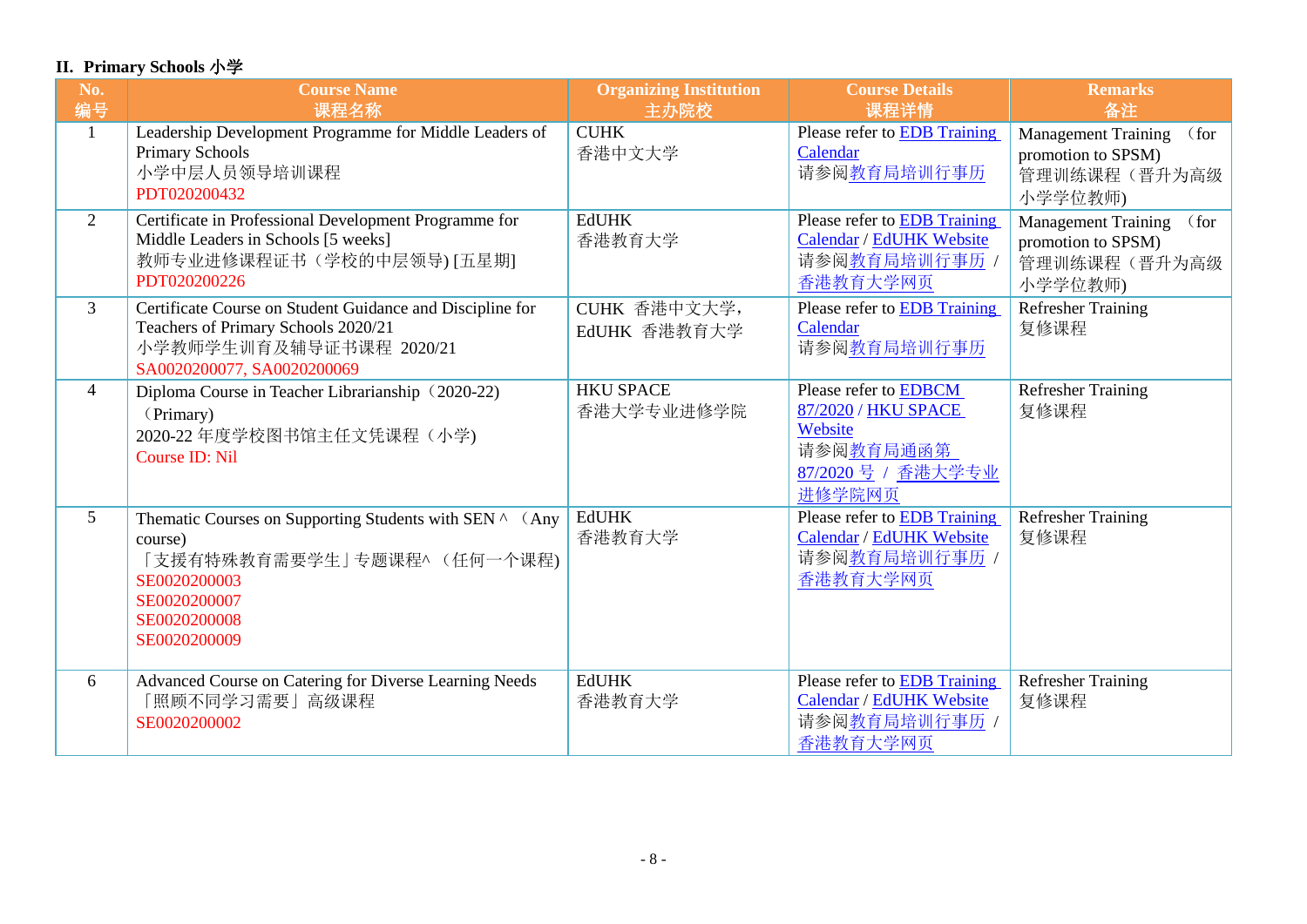| $\overline{7}$ | Advanced Course on Catering for Diverse Learning Needs<br>(Part-time Mode)<br>「照顾不同学习需要」高级课程(兼读制)<br>SE0020200105                                                                           | <b>EdUHK</b><br>香港教育大学 | Please refer to EDB Training<br>Calendar / EdUHK Website<br>请参阅教育局培训行事历 /<br>香港教育大学网页 | <b>Refresher Training</b><br>复修课程 |
|----------------|---------------------------------------------------------------------------------------------------------------------------------------------------------------------------------------------|------------------------|---------------------------------------------------------------------------------------|-----------------------------------|
| 8              | Certificate in Professional Development Programme for<br>Teachers (Catering for Diverse Learning Needs) - Advanced<br>Level<br>教师专业进修课程证书(照顾不同学习需要)- 深造班<br>SE0020210059                    | <b>EdUHK</b><br>香港教育大学 | Please refer to EDB Training<br>Calendar / EdUHK Website<br>请参阅教育局培训行事历 /<br>香港教育大学网页 | <b>Refresher Training</b><br>复修课程 |
| 9              | Certificate in Professional Development Programme on the<br>Teaching of Chinese Language for Non-Chinese Speaking<br>Students [5 weeks]<br>为非华语学生而设的中国语文教学专业进修课程证书<br>[五星期]<br>PDT020200227 | <b>EdUHK</b><br>香港教育大学 | Please refer to EDB Training<br>Calendar / EdUHK Website<br>请参阅教育局培训行事历 /<br>香港教育大学网页 | <b>Refresher Training</b><br>复修课程 |
| 10             | Certificate in Professional Development Programme on<br>Optimizing Chinese Language Teaching [5 weeks]<br>提高中国语文教学效益专业进修课程证书 [五星期]<br>PDT020200228                                          | <b>EdUHK</b><br>香港教育大学 | Please refer to EDB Training<br>Calendar / EdUHK Website<br>请参阅教育局培训行事历 /<br>香港教育大学网页 | <b>Refresher Training</b><br>复修课程 |
| 11             | Certificate in Professional Development Programme for<br>Primary School Teachers (Mathematics Teaching) [5 weeks]<br>小学教师专业进修课程证书(数学教学)[五星期]<br>PDT020200167                                | <b>EdUHK</b><br>香港教育大学 | Please refer to EDB Training<br>Calendar / EdUHK Website<br>请参阅教育局培训行事历 /<br>香港教育大学网页 | <b>Refresher Training</b><br>复修课程 |
| 12             | Certificate in Professional Development Programme in<br>School Health [5 weeks]<br>教师专业进修课程证书(健康校园)[五星期]<br>PDT020200169                                                                    | <b>EdUHK</b><br>香港教育大学 | Please refer to EDB Training<br>Calendar / EdUHK Website<br>请参阅教育局培训行事历 /<br>香港教育大学网页 | <b>Refresher Training</b><br>复修课程 |
| 13             | Certificate in Professional Development Programme on<br>e-Learning in Primary Schools [5 weeks]<br>小学教师专业进修课程证书(小学的电子学习)[五星期]<br>PDT020200208                                               | <b>EdUHK</b><br>香港教育大学 | Please refer to EDB Training<br>Calendar / EdUHK Website<br>请参阅教育局培训行事历 /<br>香港教育大学网页 | <b>Refresher Training</b><br>复修课程 |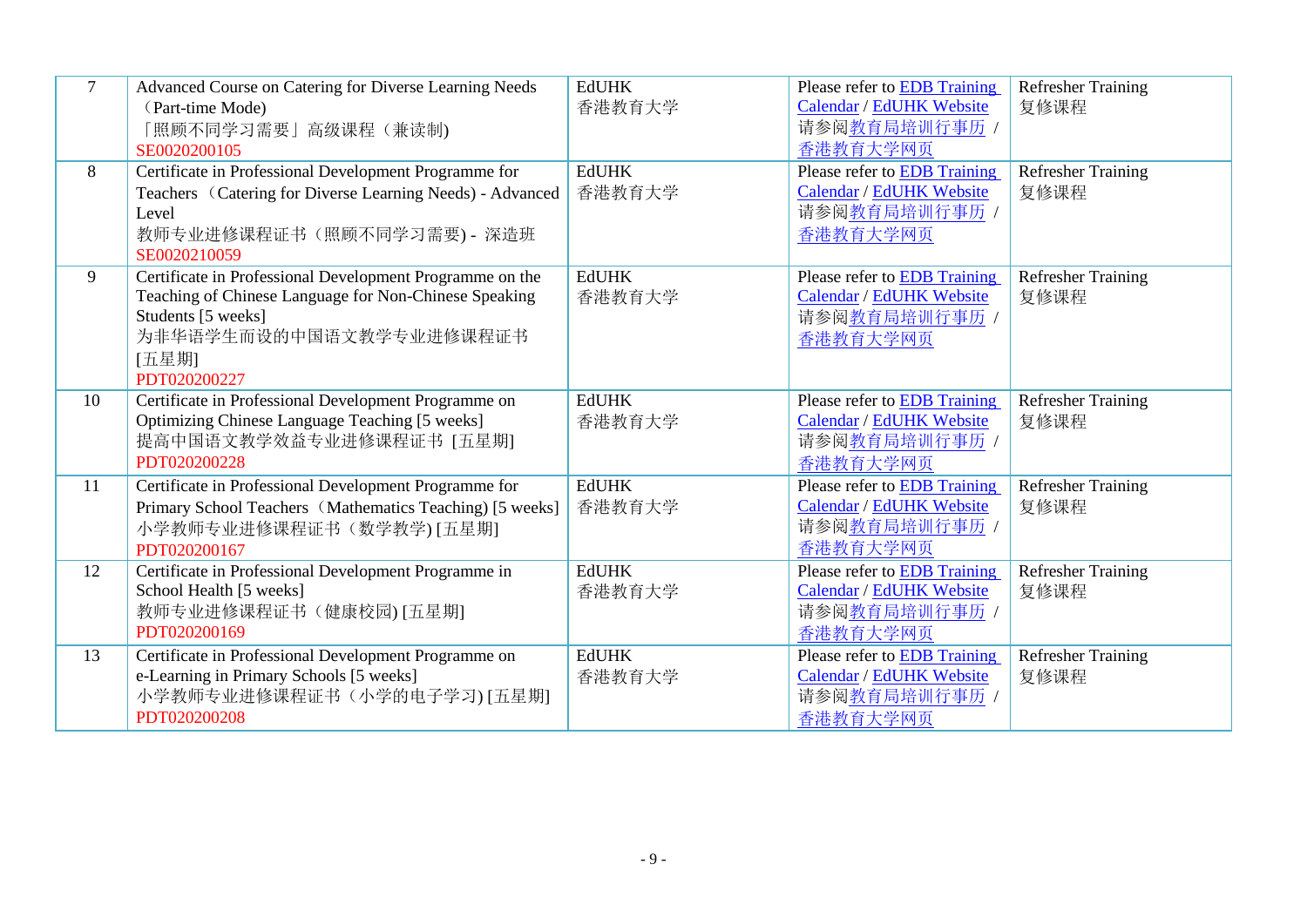| 14 | Certificate in Professional Development Programme on<br>Development of School-based Mathematics Learning and<br>Curriculum [5 weeks]<br>教师专业进修课程证书(校本数学学习与课程设计)<br>[五星期]<br>PDT020200230                                                              | <b>EdUHK</b><br>香港教育大学 | Please refer to EDB Training<br>Calendar / EdUHK Website<br>请参阅教育局培训行事历 /<br>香港教育大学网页               | <b>Refresher Training</b><br>复修课程 |
|----|-------------------------------------------------------------------------------------------------------------------------------------------------------------------------------------------------------------------------------------------------------|------------------------|-----------------------------------------------------------------------------------------------------|-----------------------------------|
| 15 | Certificate in Professional Development Programme on<br>Prevention and Handling of Unruly and Delinquent<br>Behaviours in Schools [5 weeks]<br>教师专业进修课程证书(预防及处理青少年校内违规与违<br>法行为) [五星期]<br>PDT020200231                                                | <b>EdUHK</b><br>香港教育大学 | Please refer to <b>EDB</b> Training<br><b>Calendar / EdUHK Website</b><br>请参阅教育局培训行事历 /<br>香港教育大学网页 | <b>Refresher Training</b><br>复修课程 |
| 16 | Certificate in Professional Development Programme on<br>Practical Legal Knowledge for Schools [5 weeks]<br>教师专业进修课程证书(学校的实用法律知识)[五星期]<br>PDT020200232                                                                                                 | <b>EdUHK</b><br>香港教育大学 | Please refer to EDB Training<br>Calendar / EdUHK Website<br>请参阅教育局培训行事历 /<br>香港教育大学网页               | <b>Refresher Training</b><br>复修课程 |
| 17 | Certificate in Professional Development Programme on<br>Knowledge Management for Enhancing School Development<br>[5 weeks]<br>教师专业进修课程证书(知识管理与学校发展)[五星期]<br>PDT020200234                                                                              | <b>EdUHK</b><br>香港教育大学 | Please refer to <b>EDB</b> Training<br>Calendar / EdUHK Website<br>请参阅教育局培训行事历 /<br>香港教育大学网页        | <b>Refresher Training</b><br>复修课程 |
| 18 | Certificate in Professional Development Programme on New<br>Paradigm of Learning and Teaching in Physical Education<br>[5 weeks]<br>教师专业进修课程证书(体育学与教之新发展范例)<br>[五星期]<br>PDT020200235                                                                  | <b>EdUHK</b><br>香港教育大学 | Please refer to EDB Training<br>Calendar / EdUHK Website<br>请参阅教育局培训行事历 /<br>香港教育大学网页               | <b>Refresher Training</b><br>复修课程 |
| 19 | Certificate in Professional Development Programme on<br>Positive Psychology in School Settings: Promoting Mental<br>Health and Creating Positive Learning Environment<br>[5 weeks]<br>教师专业进修课程证书 (校园正向心理学: 推广精神健<br>康及建构正面学习环境) [五星期]<br>PDT020200250 | <b>EdUHK</b><br>香港教育大学 | Please refer to EDB Training<br>Calendar / EdUHK Website<br>请参阅教育局培训行事历 /<br>香港教育大学网页               | <b>Refresher Training</b><br>复修课程 |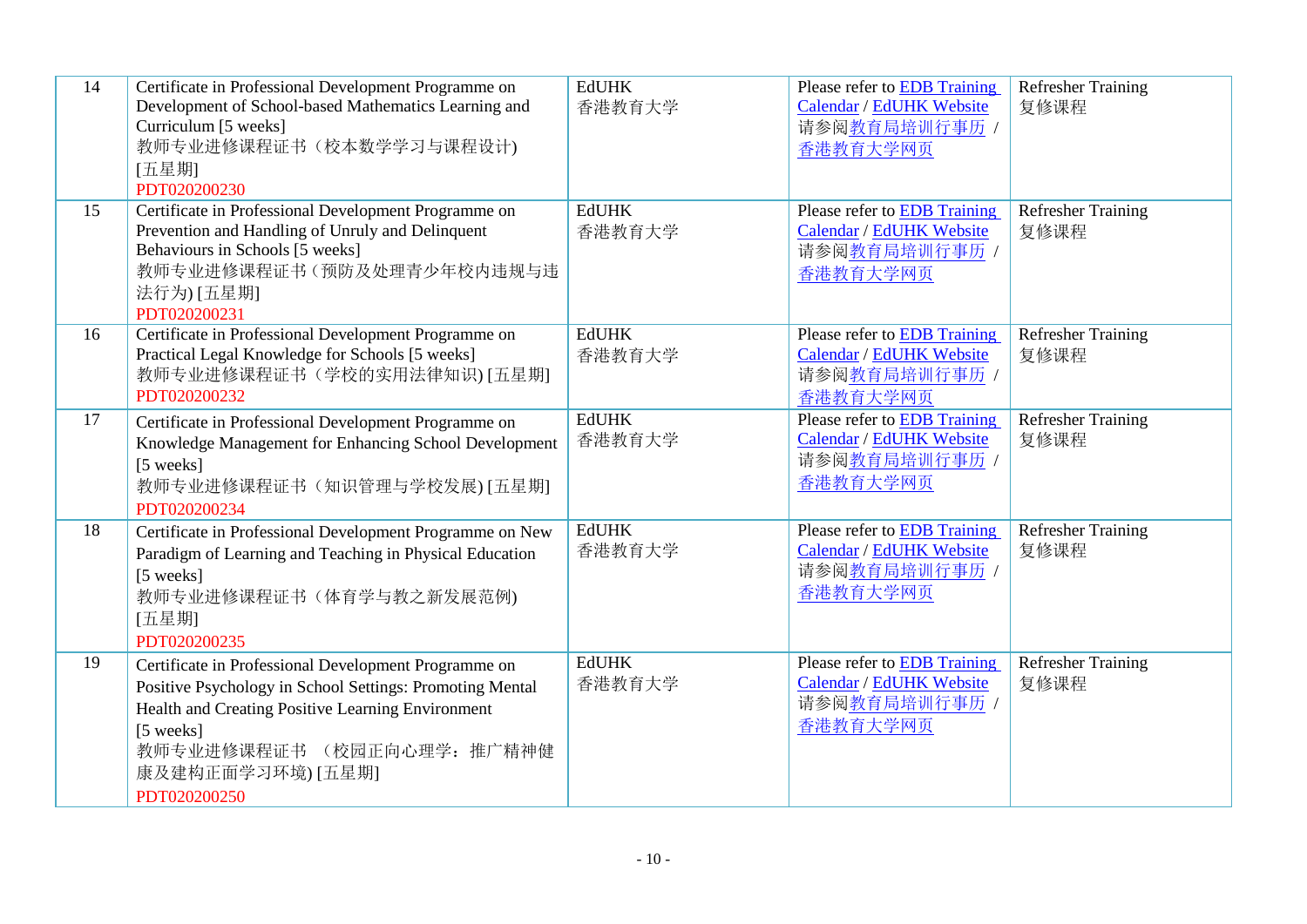| 20 | Training Course for Special School Teachers<br>特殊学校教师培训课程<br>SE0020210025                                                                                                                            | <b>EdUHK</b><br>香港教育大学 | Please refer to EDB Training<br>Calendar / EdUHK Website<br>请参阅教育局培训行事历 /<br>香港教育大学网页        | <b>Refresher Training</b><br>复修课程 |
|----|------------------------------------------------------------------------------------------------------------------------------------------------------------------------------------------------------|------------------------|----------------------------------------------------------------------------------------------|-----------------------------------|
| 21 | Certificate in Professional Development Programme on<br>Effective Lesson Observation and Evaluation - A Whole<br>School Approach [5 weeks]<br>教师专业进修课程证书(有效的观课与评课 - 以学校为<br>本位)[五星期]<br>PDT020200225 | <b>EdUHK</b><br>香港教育大学 | Please refer to EDB Training<br>Calendar / EdUHK Website<br>请参阅教育局培训行事历 /<br>香港教育大学网页        | <b>Refresher Training</b><br>复修课程 |
| 22 | Certificate in Professional Development Programme on<br>e-Learning in Primary Mathematics [5 weeks]<br>教师专业进修课程证书(小学数学的电子学习)[五星期]<br>PDT020200237                                                    | <b>EdUHK</b><br>香港教育大学 | Please refer to EDB Training<br>Calendar / EdUHK Website<br>请参阅教育局培训行事历 /<br>香港教育大学网页        | <b>Refresher Training</b><br>复修课程 |
| 23 | Certificate in Professional Development Programme on<br>e-Learning in Primary English [5 weeks]<br>教师专业进修课程证书(小学英文的电子学习)[五星期]<br>PDT020200239                                                        | <b>EdUHK</b><br>香港教育大学 | Please refer to EDB Training<br>Calendar / EdUHK Website<br>请参阅教育局培训行事历 /<br>香港教育大学网页        | <b>Refresher Training</b><br>复修课程 |
| 24 | Certificate in Professional Development Programme on<br>e-Learning in Primary Chinese Language [5 weeks]<br>教师专业进修课程证书(小学中文科的电子学习)<br>[五星期]<br>PDT020200241                                          | <b>EdUHK</b><br>香港教育大学 | Please refer to EDB Training<br>Calendar / EdUHK Website<br>请参阅教育局培训行事历 /<br>香港教育大学网页        | <b>Refresher Training</b><br>复修课程 |
| 25 | Certificate in Professional Development Programme on<br>Communication, Mediation and Complaint Management<br>[5 weeks]<br>教师专业进修课程证书(沟通、调解与投诉管理)[五星期]<br>PDT020200244                                | <b>EdUHK</b><br>香港教育大学 | Please refer to EDB Training<br>Calendar / EdUHK Website<br>请参阅教育局培训行事历 /<br>香港教育大学网页        | <b>Refresher Training</b><br>复修课程 |
| 26 | Certificate in Professional Development Programme on<br>School Improvement and Leadership [5 weeks]<br>教师专业进修课程证书(学校改进与领导)[五星期]<br>PDT020200245                                                      | <b>EdUHK</b><br>香港教育大学 | Please refer to <b>EDB</b> Training<br>Calendar / EdUHK Website<br>请参阅教育局培训行事历 /<br>香港教育大学网页 | <b>Refresher Training</b><br>复修课程 |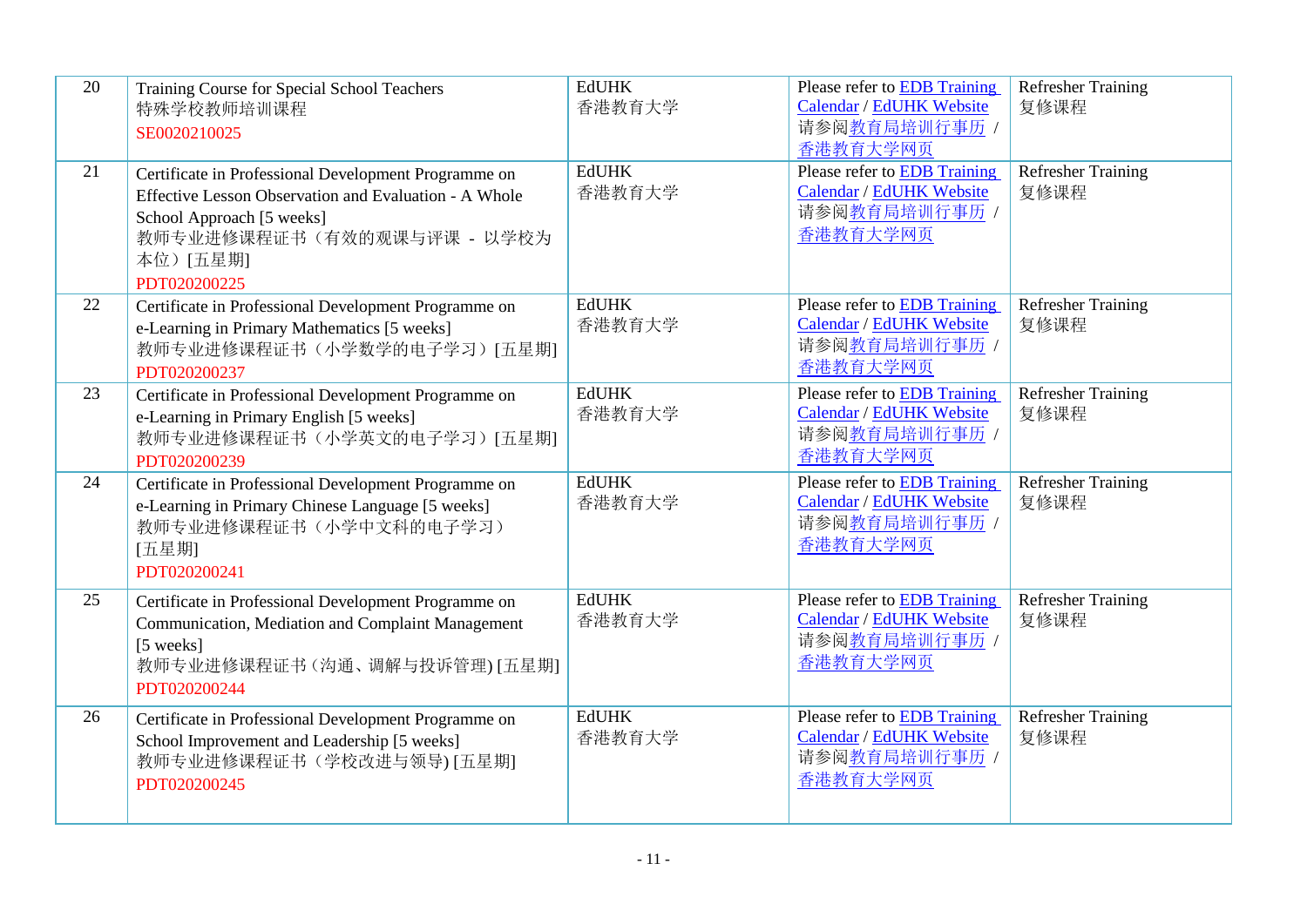| 27 | Certificate in Professional Development Programme on<br>Integrating Self-directed Learning in Classroom Pedagogy<br>[5 weeks]<br>教师专业进修课程证书(发展有效「自主学习」课堂教学<br>模式) [五星期]<br>PDT020200247                                | <b>EdUHK</b><br>香港教育大学 | Please refer to EDB Training<br>Calendar / EdUHK Website<br>请参阅教育局培训行事历 /<br>香港教育大学网页        | <b>Refresher Training</b><br>复修课程 |
|----|------------------------------------------------------------------------------------------------------------------------------------------------------------------------------------------------------------------------|------------------------|----------------------------------------------------------------------------------------------|-----------------------------------|
| 28 | Certificate in Professional Development Programme on<br>Coding Mobile Apps for Computational Thinking<br>Development [5 weeks]<br>教师专业进修课程证书(编写流动应用程式发展运算思<br>维) [五星期]<br>PDT020200246                                 | <b>EdUHK</b><br>香港教育大学 | Please refer to EDB Training<br>Calendar / EdUHK Website<br>请参阅教育局培训行事历 /<br>香港教育大学网页        | <b>Refresher Training</b><br>复修课程 |
| 29 | Certificate in Professional Development Programme on<br>Organization and Management of Life-wide Learning<br>Activities [5 weeks]<br>教师专业进修课程证书(全方位学习的组织与管理)<br>[五星期]<br>PDT020200254                                  | <b>EdUHK</b><br>香港教育大学 | Please refer to EDB Training<br>Calendar / EdUHK Website<br>请参阅教育局培训行事历 /<br>香港教育大学网页        | Refresher Training<br>复修课程        |
| 30 | Certificate in Professional Development Programme on<br>Curriculum Design, Pedagogy and Assessment for STEM<br>Education in Primary Schools [5 weeks]<br>教师专业进修课程证书 (小学 STEM 教育的课程设计、<br>教学法及评估) [五星期]<br>PDT020200252 | <b>EdUHK</b><br>香港教育大学 | Please refer to <b>EDB</b> Training<br>Calendar / EdUHK Website<br>请参阅教育局培训行事历 /<br>香港教育大学网页 | <b>Refresher Training</b><br>复修课程 |
| 31 | Certificate in Professional Development Programme on<br>STEM in Physical Education [5 weeks]<br>教师专业进修课程证书 (体育学与教之科学、科技、工<br>程及数学范畴) [五星期]<br>PDT020200255                                                             | <b>EdUHK</b><br>香港教育大学 | Please refer to EDB Training<br>Calendar / EdUHK Website<br>请参阅教育局培训行事历 /<br>香港教育大学网页        | <b>Refresher Training</b><br>复修课程 |
| 32 | Certificate in Professional Development Programme in Music<br>Education [5 weeks]<br>教师专业进修课程证书(音乐教育)[五星期]<br>PDT020200403                                                                                             | <b>EdUHK</b><br>香港教育大学 | <b>Please refer to EDB Training</b><br>Calendar / EdUHK Website<br>请参阅教育局培训行事历 /<br>香港教育大学网页 | <b>Refresher Training</b><br>复修课程 |